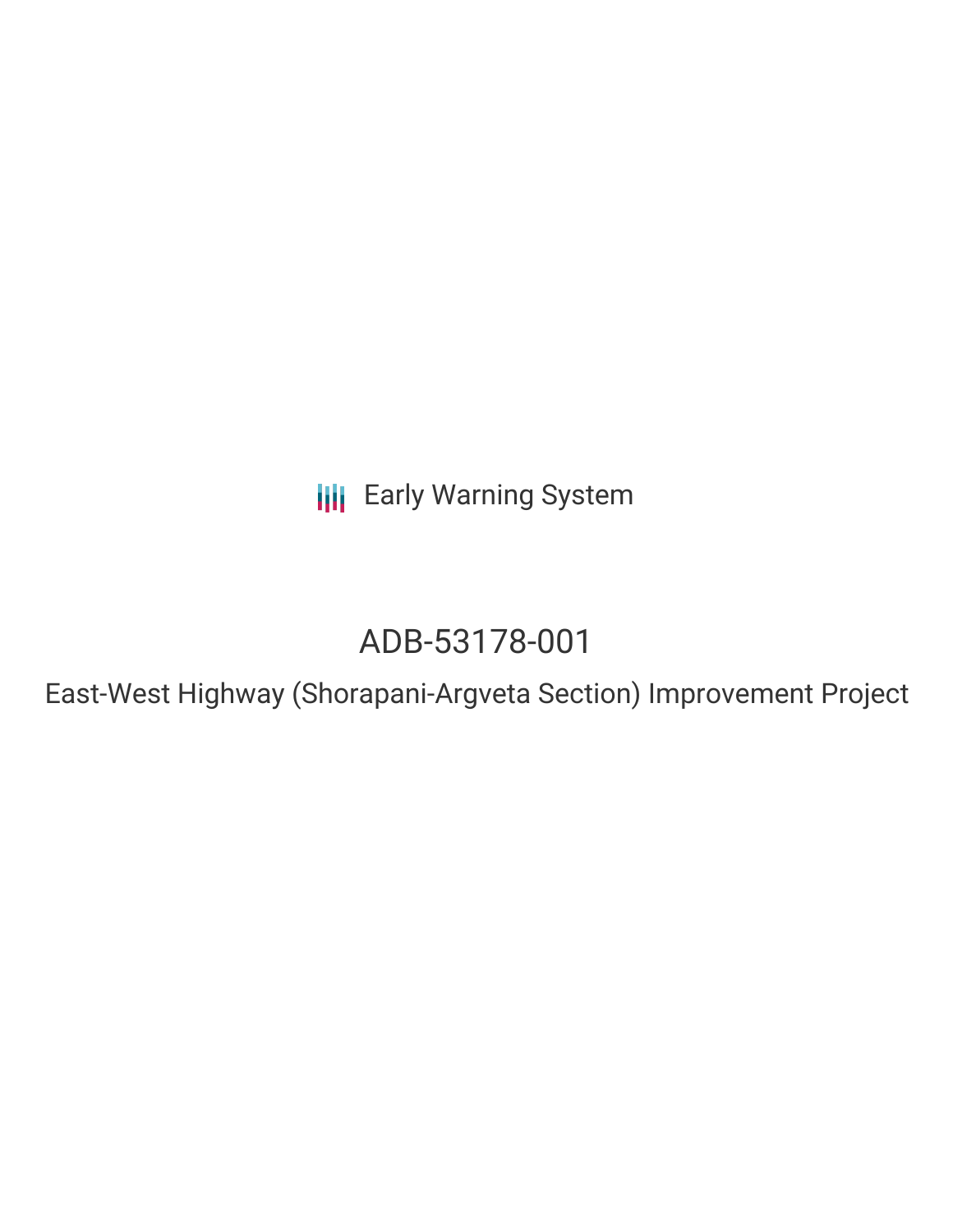

#### **Quick Facts**

| <b>Countries</b>               | Georgia                      |
|--------------------------------|------------------------------|
| <b>Specific Location</b>       | Argveta, Shorapani, Imreti   |
| <b>Financial Institutions</b>  | Asian Development Bank (ADB) |
| <b>Status</b>                  | Proposed                     |
| <b>Bank Risk Rating</b>        | Α                            |
| <b>Sectors</b>                 | Infrastructure, Transport    |
| Investment Type(s)             | Loan                         |
| <b>Investment Amount (USD)</b> | \$285.00 million             |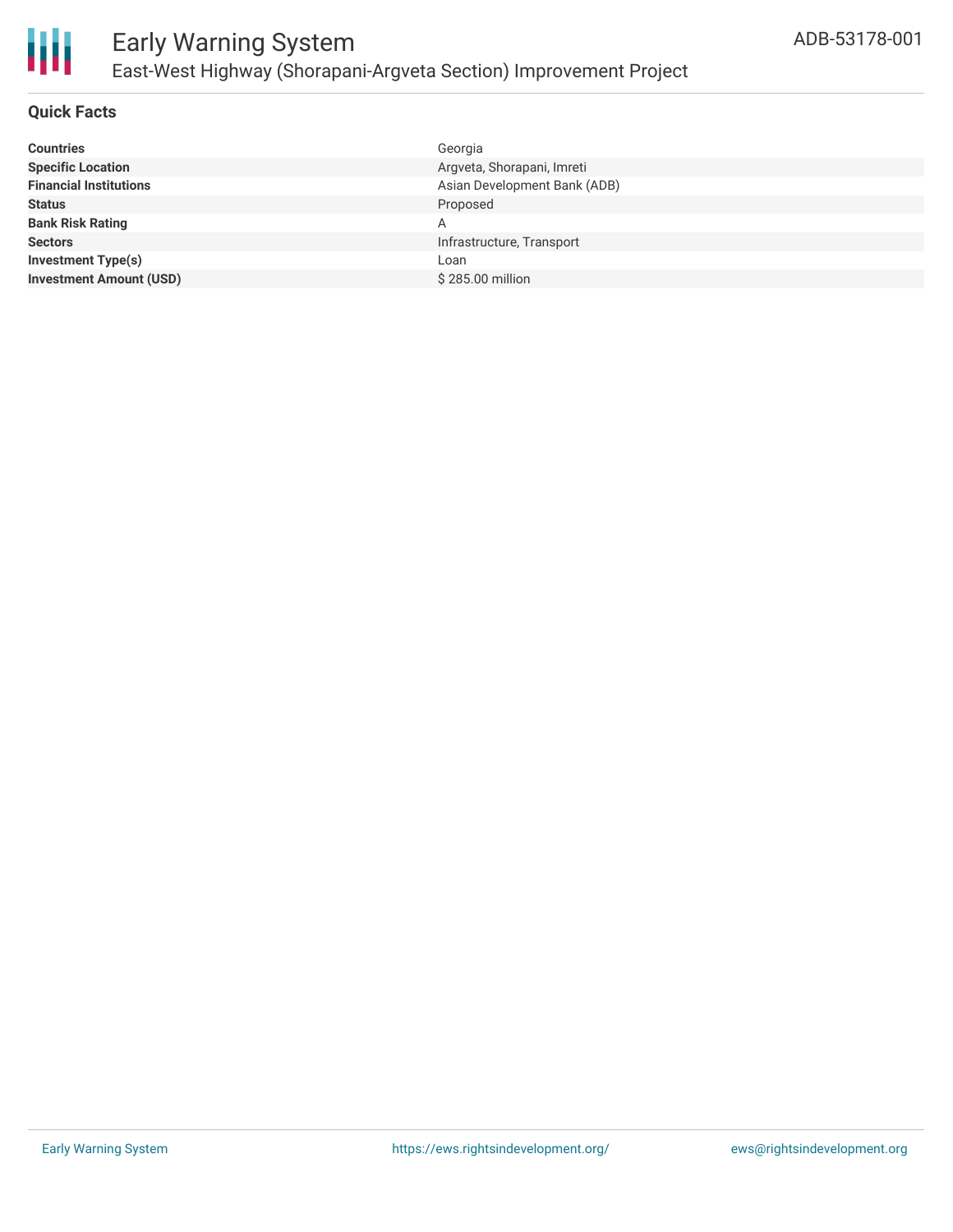

### **Project Description**

According to the Bank's website, this project finances the construction of a new road section of the E-60 highway located in the Imreti Region of central Georgia.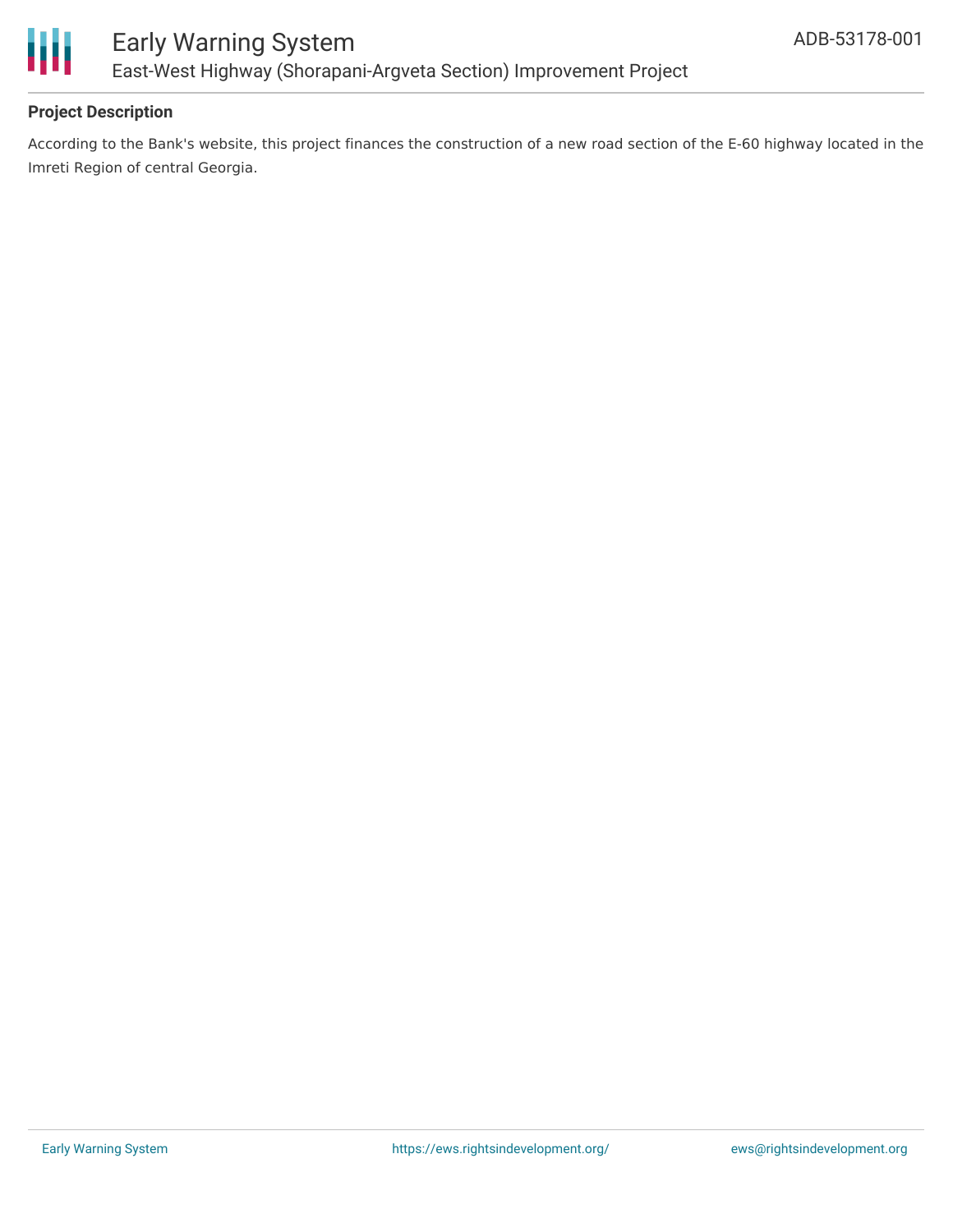

# Early Warning System East-West Highway (Shorapani-Argveta Section) Improvement Project

#### **Investment Description**

Asian Development Bank (ADB)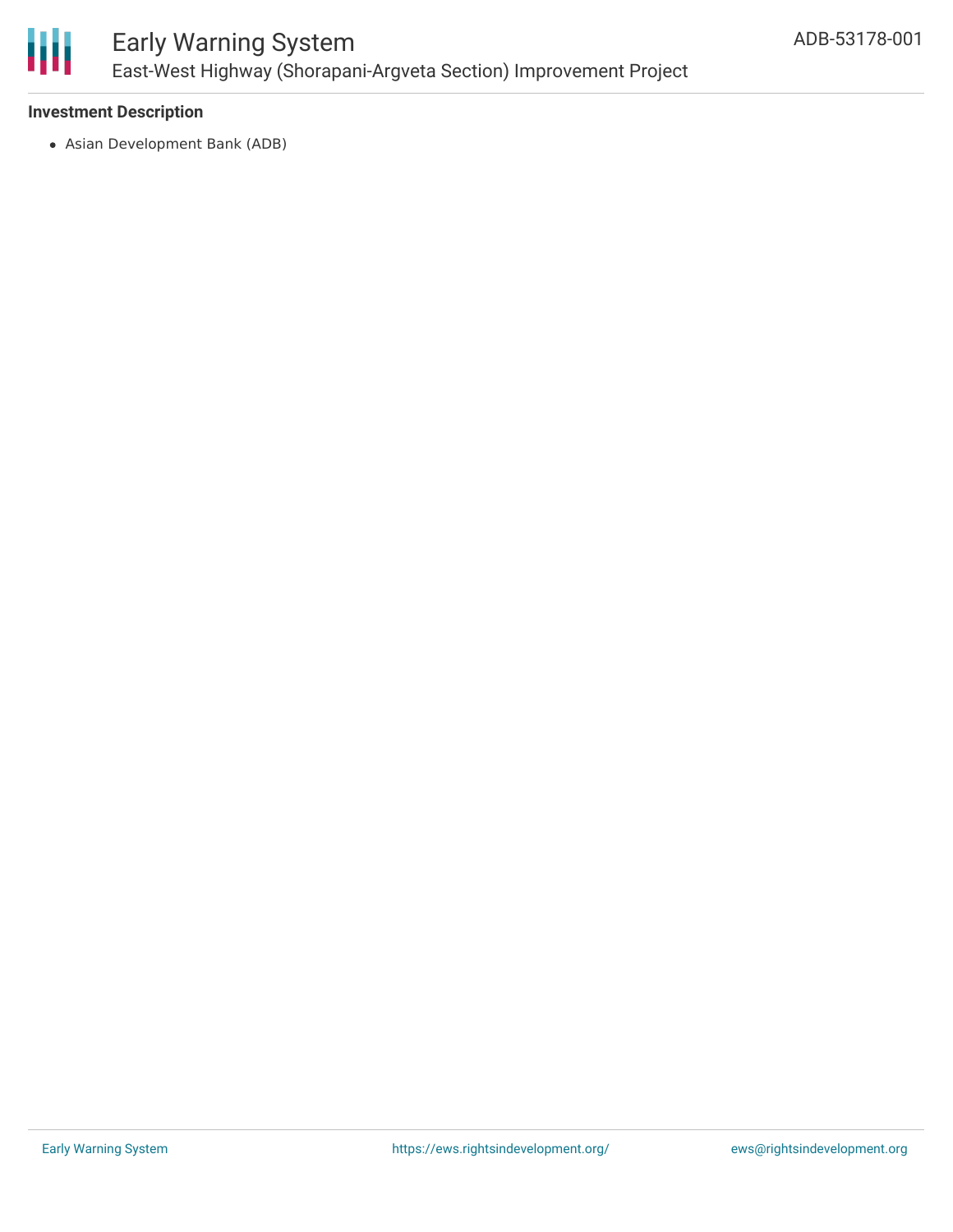### **Contact Information**

No contact information available at time of writing.

#### **ACCOUNTABILITY MECHANISM OF ADB**

The Accountability Mechanism is an independent complaint mechanism and fact-finding body for people who believe they are likely to be, or have been, adversely affected by an Asian Development Bank-financed project. If you submit a complaint to the Accountability Mechanism, they may investigate to assess whether the Asian Development Bank is following its own policies and procedures for preventing harm to people or the environment. You can learn more about the Accountability Mechanism and how to file a complaint at: http://www.adb.org/site/accountability-mechanism/main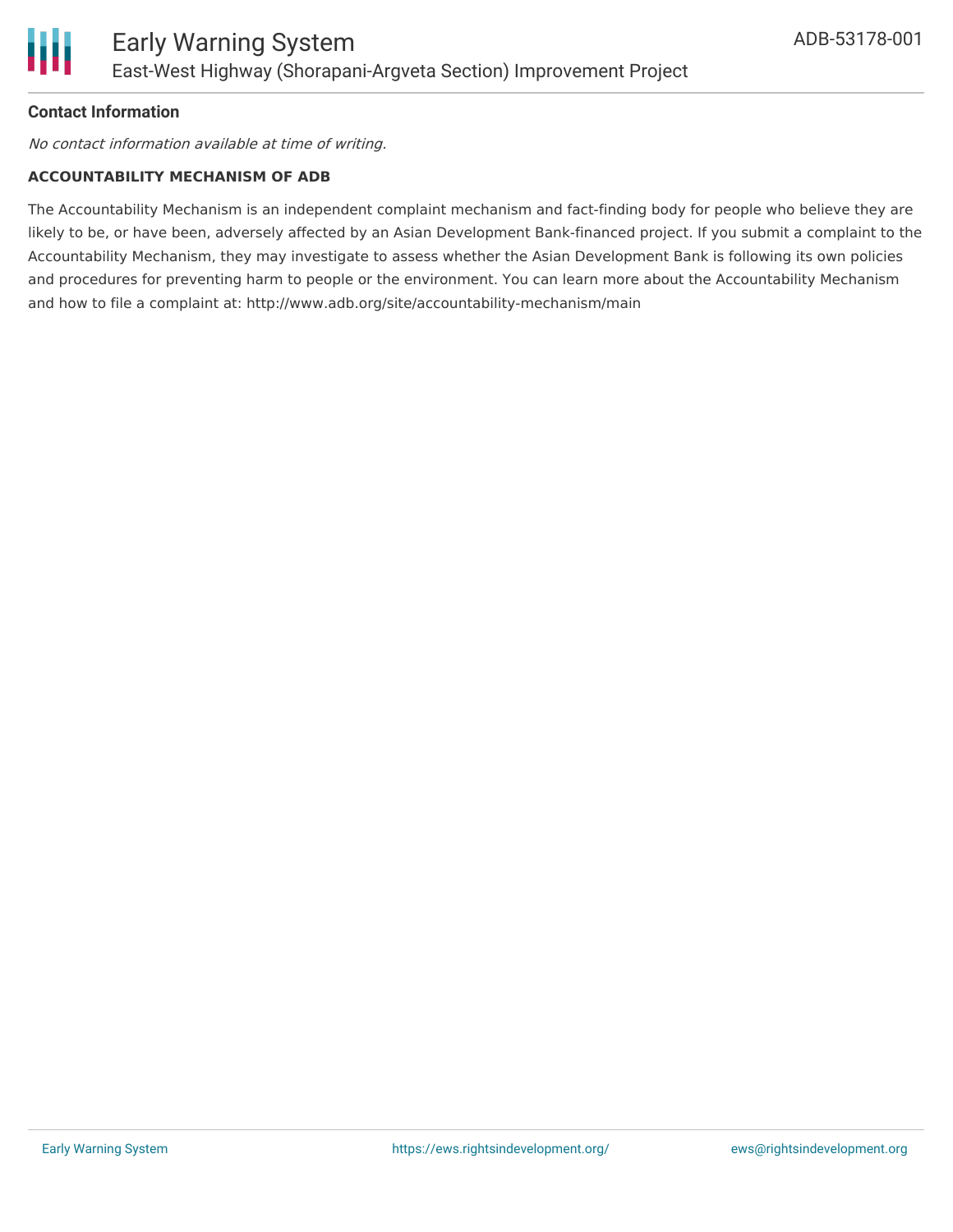

## Early Warning System

East-West Highway (Shorapani-Argveta Section) Improvement Project

#### **Bank Documents**

- Part 1 [\(Executive](https://ewsdata.rightsindevelopment.org/files/documents/01/ADB-53178-001_LKreQLk.pdf) Summary and Section A) (551.83 KB) [\[Original](https://www.adb.org/projects/documents/geo-53178-001-eia) Source]
- Part 10 [\(Appendix](https://ewsdata.rightsindevelopment.org/files/documents/01/ADB-53178-001_pJaVfPP.pdf) D) (4.04 MB) [\[Original](https://www.adb.org/projects/documents/geo-53178-001-eia) Source]
- Part 11 [\(Appendix](https://ewsdata.rightsindevelopment.org/files/documents/01/ADB-53178-001_hmgKwYE.pdf) D) (4.21 MB) [\[Original](https://www.adb.org/projects/documents/geo-53178-001-eia) Source]
- Part 12 [\(Appendix](https://ewsdata.rightsindevelopment.org/files/documents/01/ADB-53178-001_5CdSeYC.pdf) D-F) (4.1 MB) [\[Original](https://www.adb.org/projects/documents/geo-53178-001-eia) Source]
- Part 13 [\(Appendix](https://ewsdata.rightsindevelopment.org/files/documents/01/ADB-53178-001_BCpEgZB.pdf) G-I) (3.06 MB) [\[Original](https://www.adb.org/projects/documents/geo-53178-001-eia) Source]
- Part 2 [\(Sections](https://ewsdata.rightsindevelopment.org/files/documents/01/ADB-53178-001_OBe88yd.pdf) A-B) (325.42 KB) [\[Original](https://www.adb.org/projects/documents/geo-53178-001-eia) Source]
- Part 3 [\(Sections](https://ewsdata.rightsindevelopment.org/files/documents/01/ADB-53178-001_x6Ny282.pdf) B) (2.33 MB) [\[Original](https://www.adb.org/projects/documents/geo-53178-001-eia) Source]
- Part 4 [\(Section](https://ewsdata.rightsindevelopment.org/files/documents/01/ADB-53178-001_HnplRFg.pdf) B) (3.54 MB) [\[Original](https://www.adb.org/projects/documents/geo-53178-001-eia) Source]
- Part 5 [\(Section](https://ewsdata.rightsindevelopment.org/files/documents/01/ADB-53178-001_MRBCO3w.pdf) B) (3.74 MB) [\[Original](https://www.adb.org/projects/documents/geo-53178-001-eia) Source]
- Part 6 [\(Section](https://ewsdata.rightsindevelopment.org/files/documents/01/ADB-53178-001_7m4eYjM.pdf) B) (4.07 MB) [\[Original](https://www.adb.org/projects/documents/geo-53178-001-eia) Source]
- Part 7 [\(Sections](https://ewsdata.rightsindevelopment.org/files/documents/01/ADB-53178-001_Q5P6GvQ.pdf) B-F) (4.32 MB) [\[Original](https://www.adb.org/projects/documents/geo-53178-001-eia) Source]
- Part 8 [\(Sections](https://ewsdata.rightsindevelopment.org/files/documents/01/ADB-53178-001_C0v1Oc1.pdf) F-G) (4.87 MB) [\[Original](https://www.adb.org/projects/documents/geo-53178-001-eia) Source]
- Part 9 (Sections G-J, [Appendixes](https://ewsdata.rightsindevelopment.org/files/documents/01/ADB-53178-001_aK2hYA9.pdf) A-C) (4.58 MB) [\[Original](https://www.adb.org/projects/documents/geo-53178-001-eia) Source]
- Project [Disclosure](https://ewsdata.rightsindevelopment.org/files/documents/01/ADB-53178-001.pdf) PDF [\[Original](https://www.adb.org/printpdf/projects/53178-001/main) Source]